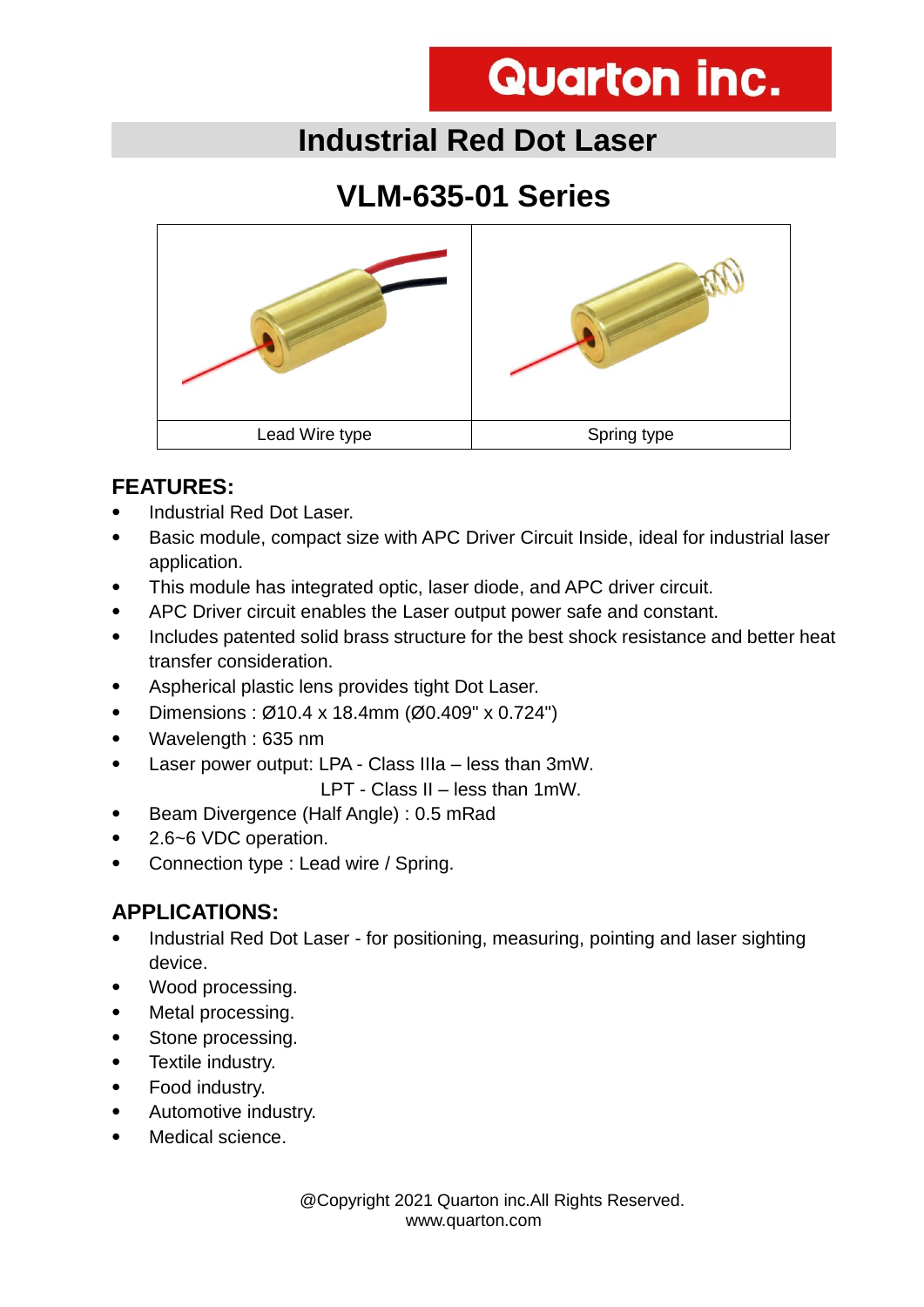# **Quarton inc.**

### **VLM-635-01 Series**

#### **OUTLINE DIMENSIONS (UNITS: mm)**



#### **SPECIFICATIONS**

| <b>SPECIFICATIONS</b> |                                  | VLM-635-01                         |                |                |                |
|-----------------------|----------------------------------|------------------------------------|----------------|----------------|----------------|
|                       |                                  | <b>LPT</b>                         | <b>LPA</b>     | <b>SPT</b>     | <b>SPA</b>     |
|                       | <b>IDimensions</b>               | Ø10.4 x 18.4 mm (Ø0.409" x 0.724") |                |                |                |
| 2                     | Weight                           | 9g                                 |                |                |                |
| 3                     | Operating voltage (Vop)          | $2.6 - 6$ VDC                      |                |                |                |
| 4                     | Operating current (lop)          | Less than 35mA                     | Less than 50mA | Less than 35mA | Less than 50mA |
| 5                     | Laser power output               | Less than 1mW                      | Less than 3mW  | Less than 1mW  | Less than 3mW  |
| 6                     | Laser class                      | Class II                           | Class IIIa     | Class II       | Class IIIa     |
| 7                     | Wavelength at peak emission (λp) | 630~645nm                          |                |                |                |
| 8                     | Collimating lens                 | Aspherical plastic lens            |                |                |                |
| 9                     | Output aperture                  | 5 <sub>mm</sub>                    |                |                |                |
|                       | 10 Beam shape                    | <b>Ellipse</b>                     |                |                |                |
| 11                    | Spot size at 5M                  | 5±1mm                              |                |                |                |
|                       | 12 Divergence (Half Angle)       | 0.5 mRad                           |                |                |                |
|                       | 13 Beam alignment                | Less than $3^\circ$                |                |                |                |
|                       | 14 Operating temp. range*        | $+10^{\circ}$ C ~ $+40^{\circ}$ C  |                |                |                |

 @Copyright 2021 Quarton inc.All Rights Reserved. www.quarton.com